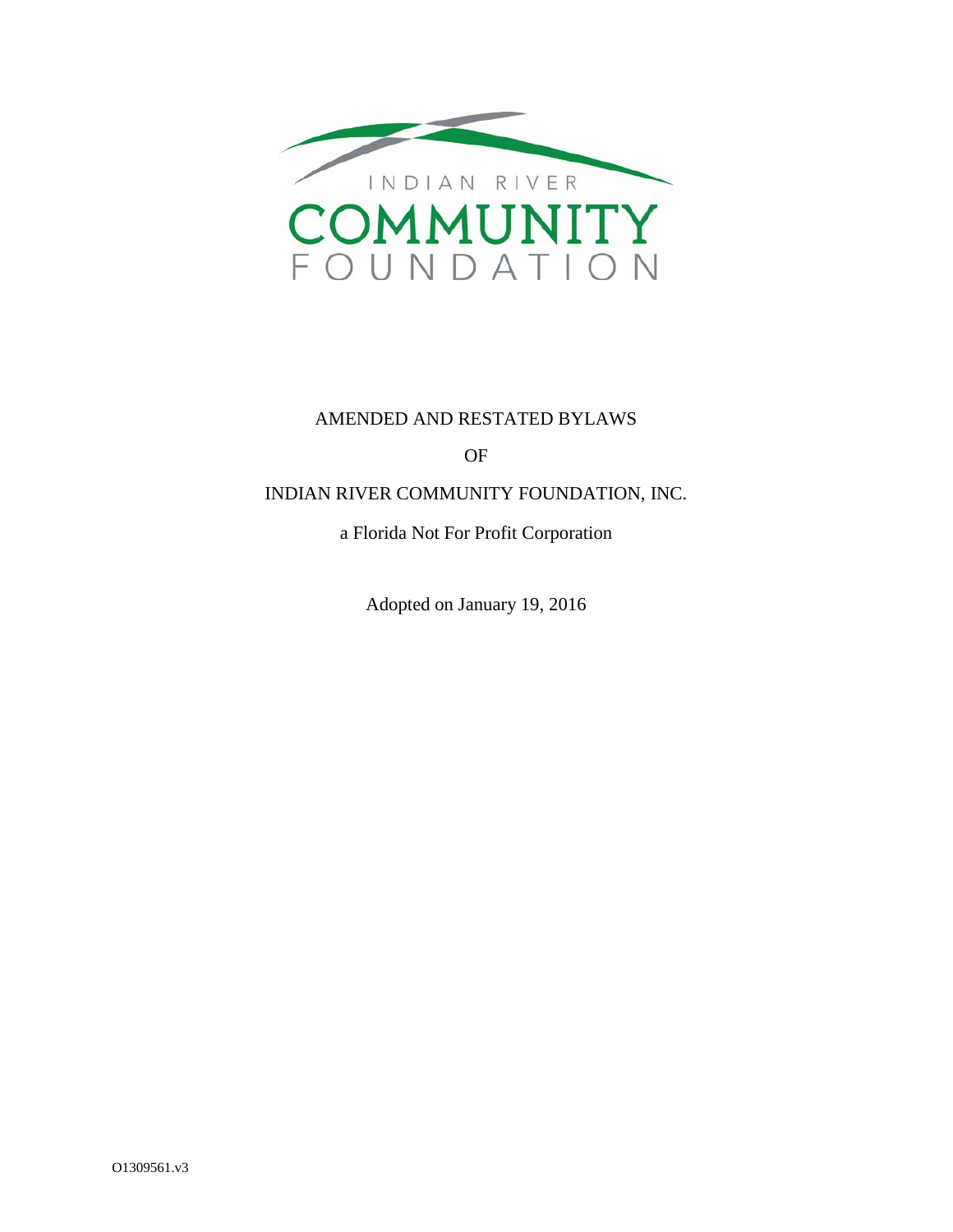# Table of Contents for Amended and Restated Bylaws of<br>INDIAN RIVER COMMUNITY FOUNDATION, INC.

a Florida Not For Profit Corporation

| Section 4.10. MEETINGS HELD BY CONFERENCE TELEPHONE OR OTHER |  |
|--------------------------------------------------------------|--|
|                                                              |  |
|                                                              |  |
|                                                              |  |
|                                                              |  |
|                                                              |  |
|                                                              |  |
|                                                              |  |
|                                                              |  |
|                                                              |  |
|                                                              |  |
|                                                              |  |
|                                                              |  |
| Section 5.03. PROCEDURES APPLICABLE TO COMMITTEES14          |  |
|                                                              |  |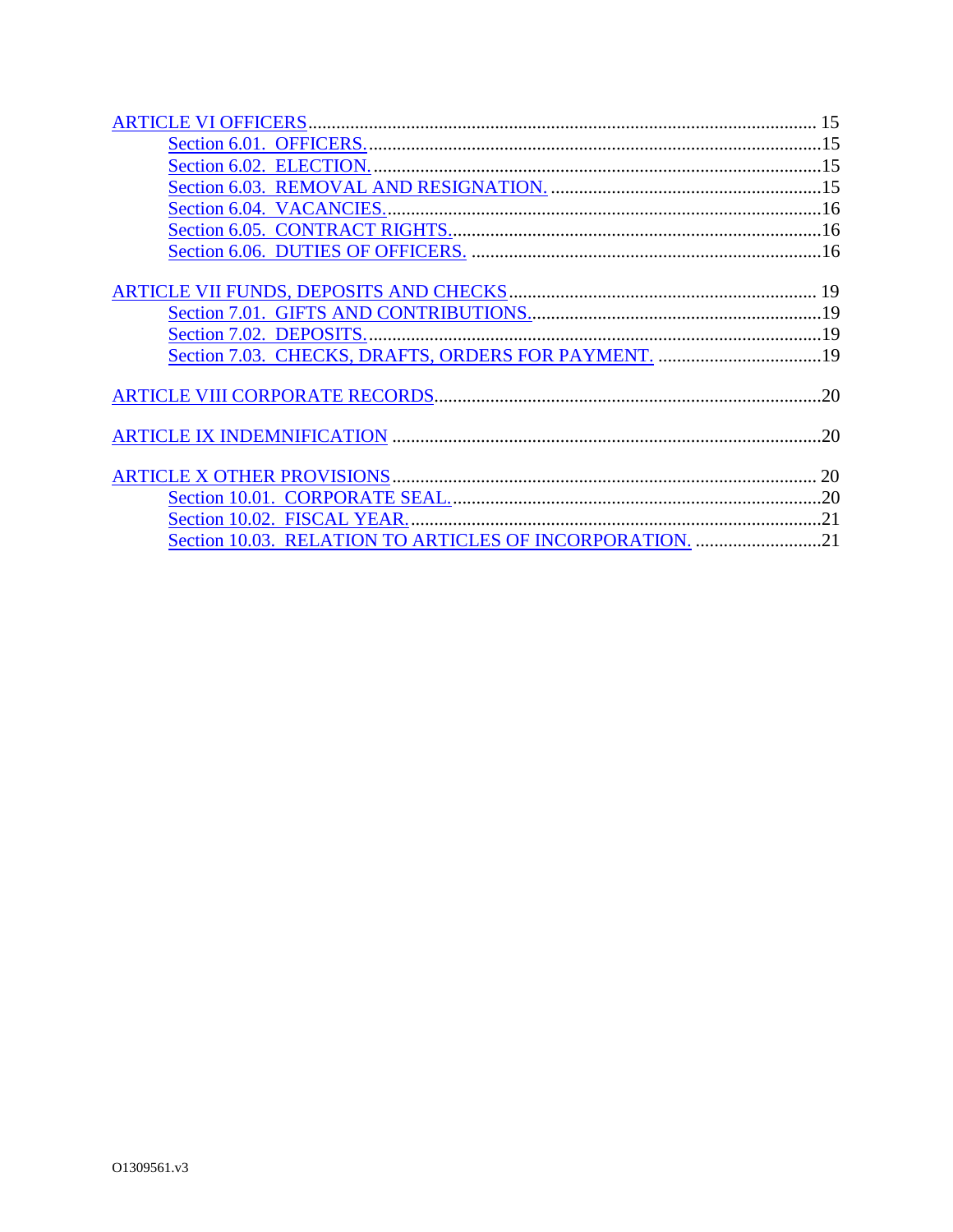#### AMENDED AND RESTATED BYLAWS

#### OF

#### INDIAN RIVER COMMUNITY FOUNDATION, INC.

#### a Florida Not For Profit Corporation

Adopted on January 19, 2016

# **ARTICLE I PURPOSES**

Section 1.01. CORPORATION NOT FOR PROFIT. Indian River Community Foundation, Inc. is a Florida not for profit corporation formed in accordance with Chapter 617 of the Florida Statutes.

Section 1.02. CHARITABLE PURPOSES. The corporation is organized and operated exclusively for charitable, religious, educational, and scientific purposes, within the meaning of Section 501(c)(3) of the Internal Revenue Code.

# **ARTICLE II OFFICES**

Section 2.01. PRINCIPAL OFFICE. The principal office of the corporation shall be at such location as the Board of Directors shall determine. The Board of Directors is granted full power and authority to change the location of the principal office at any time.

Section 2.02. REGISTERED OFFICE. The registered office of the corporation shall be at such location as may be determined from time to time by the Board of Directors.

Section 2.03. OTHER OFFICES. Branch or subordinate offices of the corporation may be established at any time by the Board of Directors at any place or places.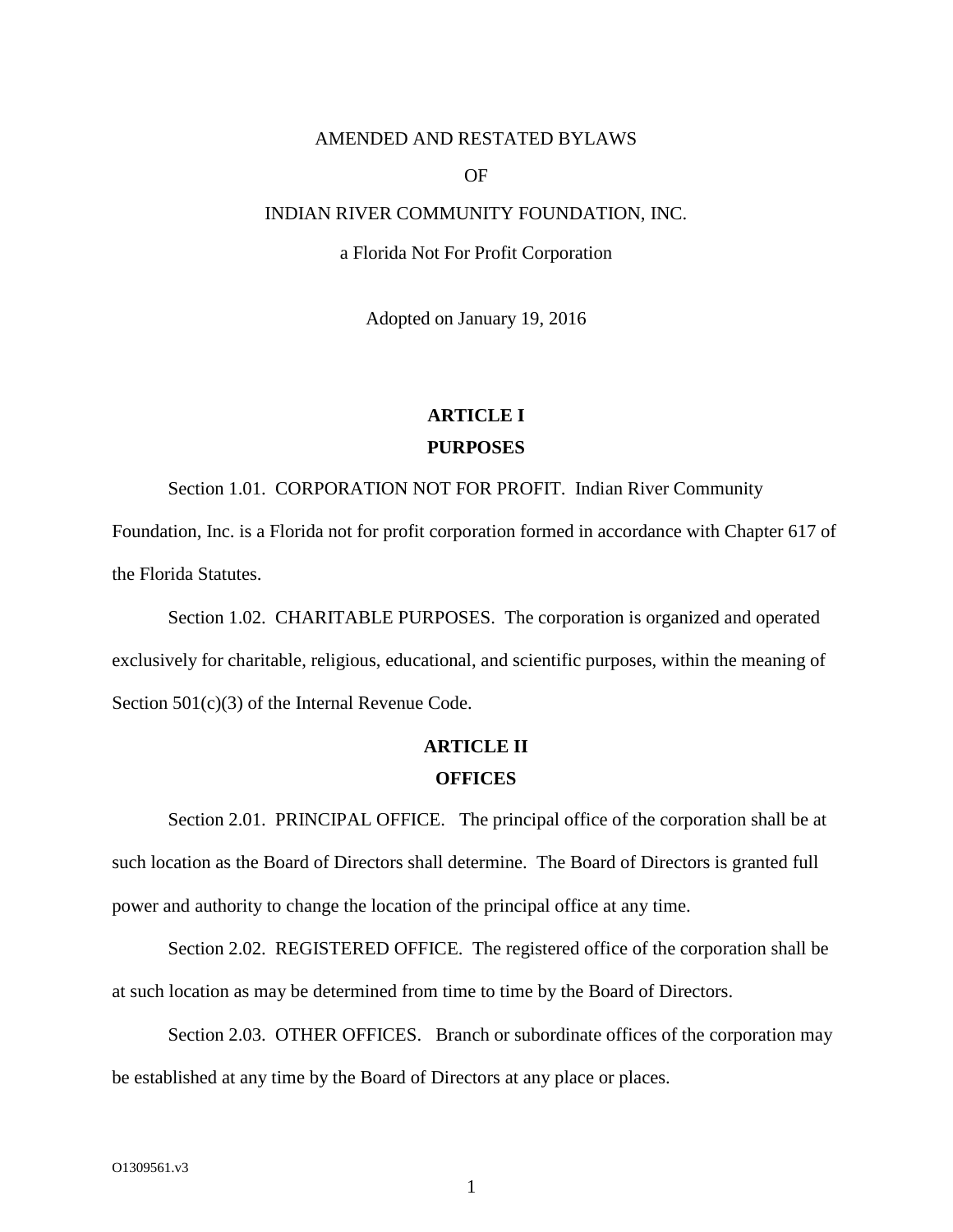### **ARTICLE III NO MEMBERS**

The corporation shall have no members.

### **ARTICLE IV DIRECTORS**

Section 4.01. MANAGEMENT. All corporate powers shall be exercised by or under the authority of, and the affairs of the corporation shall be managed under the direction of, the corporation's Board of Directors.

Section 4.02. NUMBER OF DIRECTORS. The number of directors shall be not less than nine (9) and no more than twenty (20), as determined by the Board of Directors from time to time; provided, however, that no decrease in the number of directors shall have the effect of shortening the term of an incumbent director.

Section 4.03. SELECTION AND TERM OF OFFICE.

(a) The Board of Directors shall be selected as follows:

(i) The President shall serve *ex-officio* as a voting director of the corporation.

(ii) The members of the Board of Directors shall elect directors at the annual meeting of the Board of Directors (and at any other meetings of the Board of Directors as may be necessary to fill positions). At any such meeting, the Governance Committee shall present nominations for directors and any director may present additional nominations. The Board of Directors shall elect directors for three-year terms of office, on a staggered basis; provided, that the Board of Directors may elect any director to a one-year or two-year term if necessary to maintain a staggered expiration of terms of office or in accordance with Section 4.03(b) below. A director shall hold office

 $\mathfrak{D}$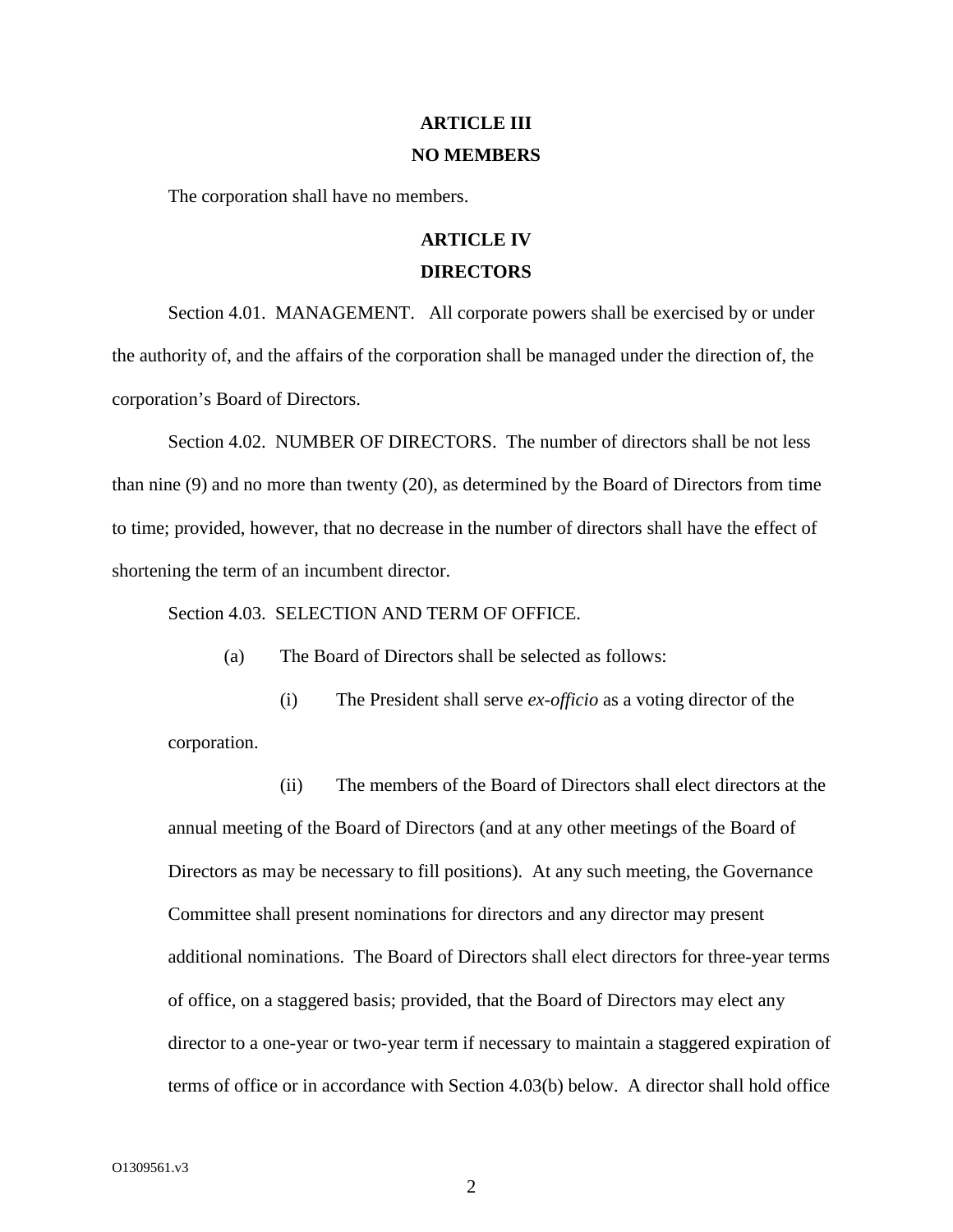for the term for which such director is elected and until such director's successor has been elected and qualified or until such director's earlier resignation, removal from office or death.

(b) No person shall be elected pursuant to Section  $4.03(a)(ii)$  to serve more than two (2) consecutive terms; *provided, however*, that:

(i) at the discretion of the Board of Directors, a director elected to serve as the Chair of the Board during such director's final three-year term may serve one (1) additional term of one (1), two (2) or three (3) years; and

(ii) at the discretion of the Board of Directors, a director whose initial term of service as director was less than three (3) years may serve one (1) additional term of one (1) or two (2) years as long as such additional term would not result in more than six (6) years of consecutive service on the Board of Directors.

(c) In determining the number of years of consecutive service of any person as a member of the Board of Directors, partial calendar years of service shall be disregarded. Upon completion of a director's maximum terms of service as determined by Section 4.03(b) above, the director may not serve again for a one (1) year period of time.

Section 4.04. QUALIFICATION. Directors must be natural persons who are eighteen (18) years of age or older.

Section 4.05. COMPENSATION; EXPENSES**.** Directors shall serve without compensation for providing services as directors. All necessary expenses incurred by directors and members of committees in the performance of their duties may be reimbursed by the corporation if approved by the Board of Directors. Nothing in this Section 4.05 shall prohibit a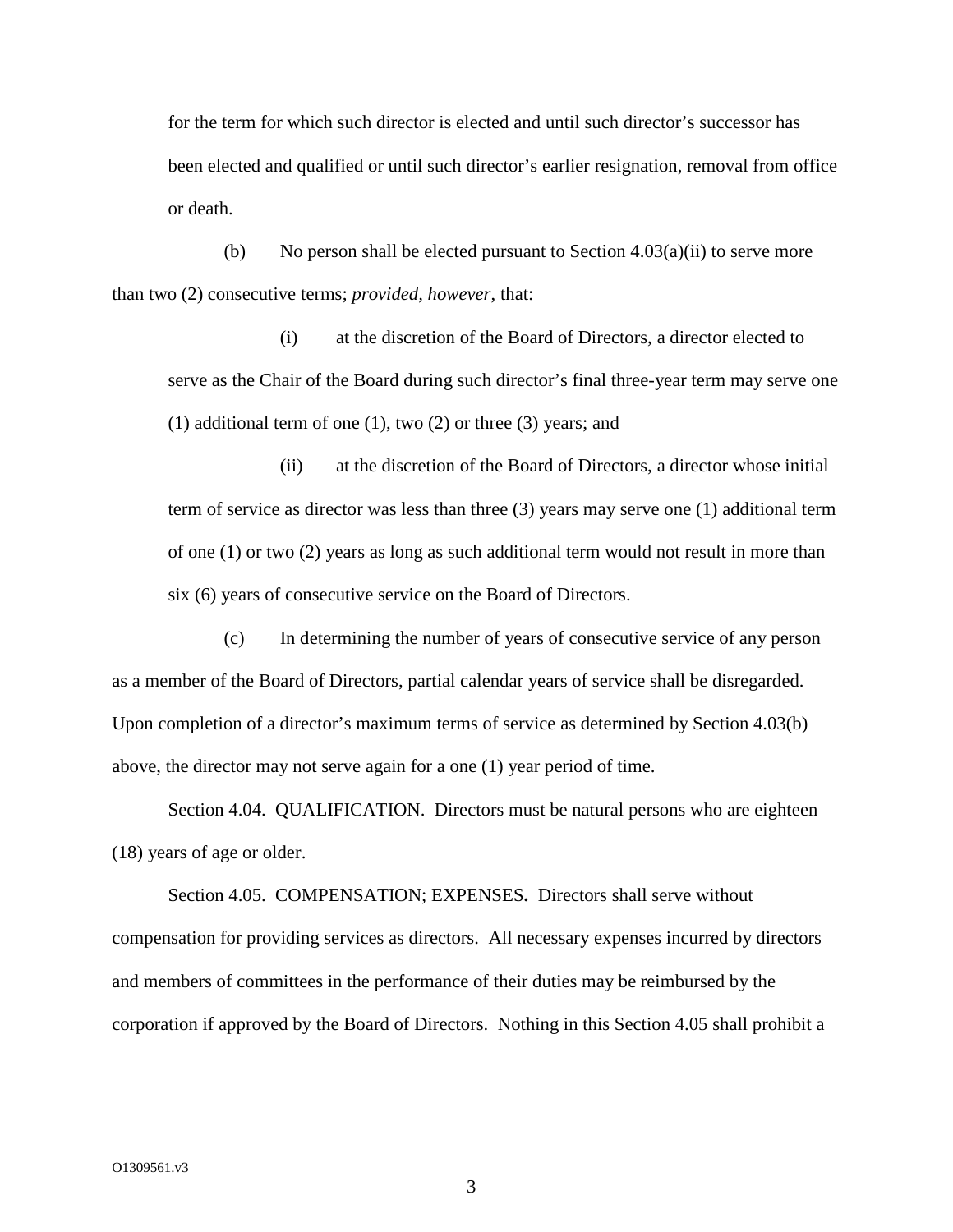director from receiving compensation for services provided to the corporation in a capacity other than as a director.

Section 4.06. MEETINGS.

(a) ANNUAL AND REGULAR MEETINGS. The Board of Directors shall hold an annual meeting each year on such date and at such time as may be fixed by the Board of Directors. At the annual meeting, the Board of Directors shall elect directors and officers and transact such other business as may be properly brought before the meeting. Regular meetings of the Board of Directors shall be held on such dates and at such times as may be fixed by the Board of Directors. At regular meetings, the Board of Directors shall transact such business as may be properly brought before the meeting.

(b) SPECIAL MEETINGS. Special meetings of the Board of Directors for any purpose or purposes may be called at any time by the Chair of the Board, the President, or any three (3) directors. At special meetings, the Board of Directors shall transact such business as may be properly brought before the meeting.

Section 4.07. PLACE OF MEETINGS. Meetings of the Board of Directors may be held at any place within or without the State of Florida which has been designated from time to time by the Board of Directors. In the absence of such designation, meetings shall be held at the principal office of the corporation.

Section 4.08. NOTICE OF MEETINGS.

(a) Written notice of the date, time and place of meetings of the Board of Directors shall be given to each director at least two (2) days before the meeting.

(b) Notice of a meeting need not be given to any director who signs a waiver of notice either before or after the meeting. The attendance of a director at a meeting shall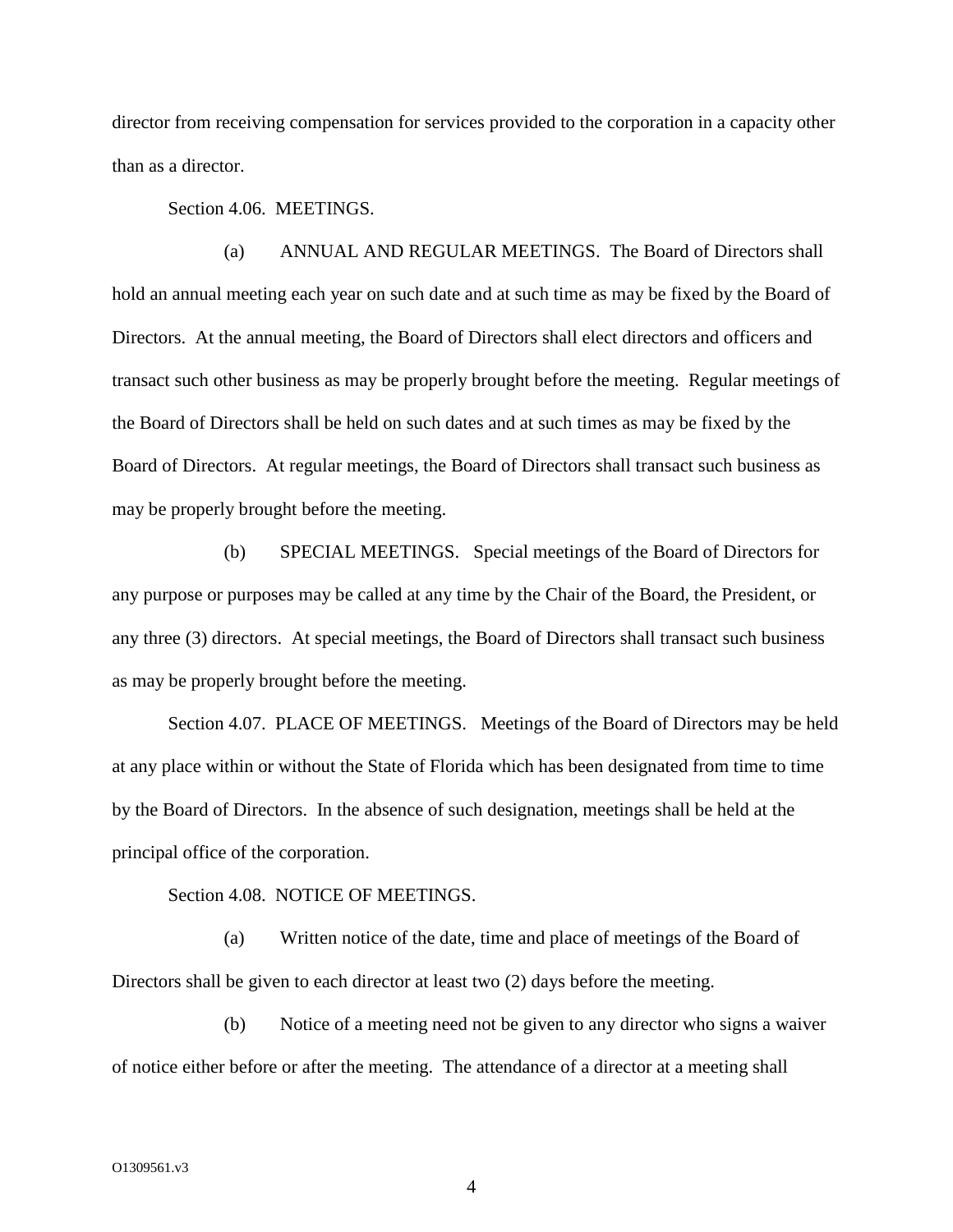constitute a waiver of notice of such meeting and a waiver of any and all objections to the place of the meeting, the time of the meeting, or the manner in which the meeting has been called or convened, except when a director states, at the beginning of the meeting or promptly upon arrival of the meeting, any objection to the transaction of business because the meeting is not lawfully called or convened. A waiver of notice need not specify the purpose of any regular or special meeting of the Board of Directors.

#### Section 4.09. QUORUM AND VOTING.

(a) A majority of the number of directors then in office constitutes a quorum of the Board of Directors for the transaction of business. The action of a majority of the directors present at a meeting duly held at which a quorum is present shall be the action of the Board of Directors, unless a greater number is required by law, the Articles of Incorporation or these Bylaws.

(b) Each director present and voting at a meeting shall have one (1) vote on each matter presented to the Board of Directors for action at that meeting. No director may vote by proxy.

(c) The following actions shall require a vote by a majority of all directors then in office in order to be effective:

(i) the amendment or repeal of the Bylaws or the adoption of new Bylaws;

(ii) the establishment of any special or standing committees of the Board of Directors and any appointments to such committees;

(iii) the removal of a director;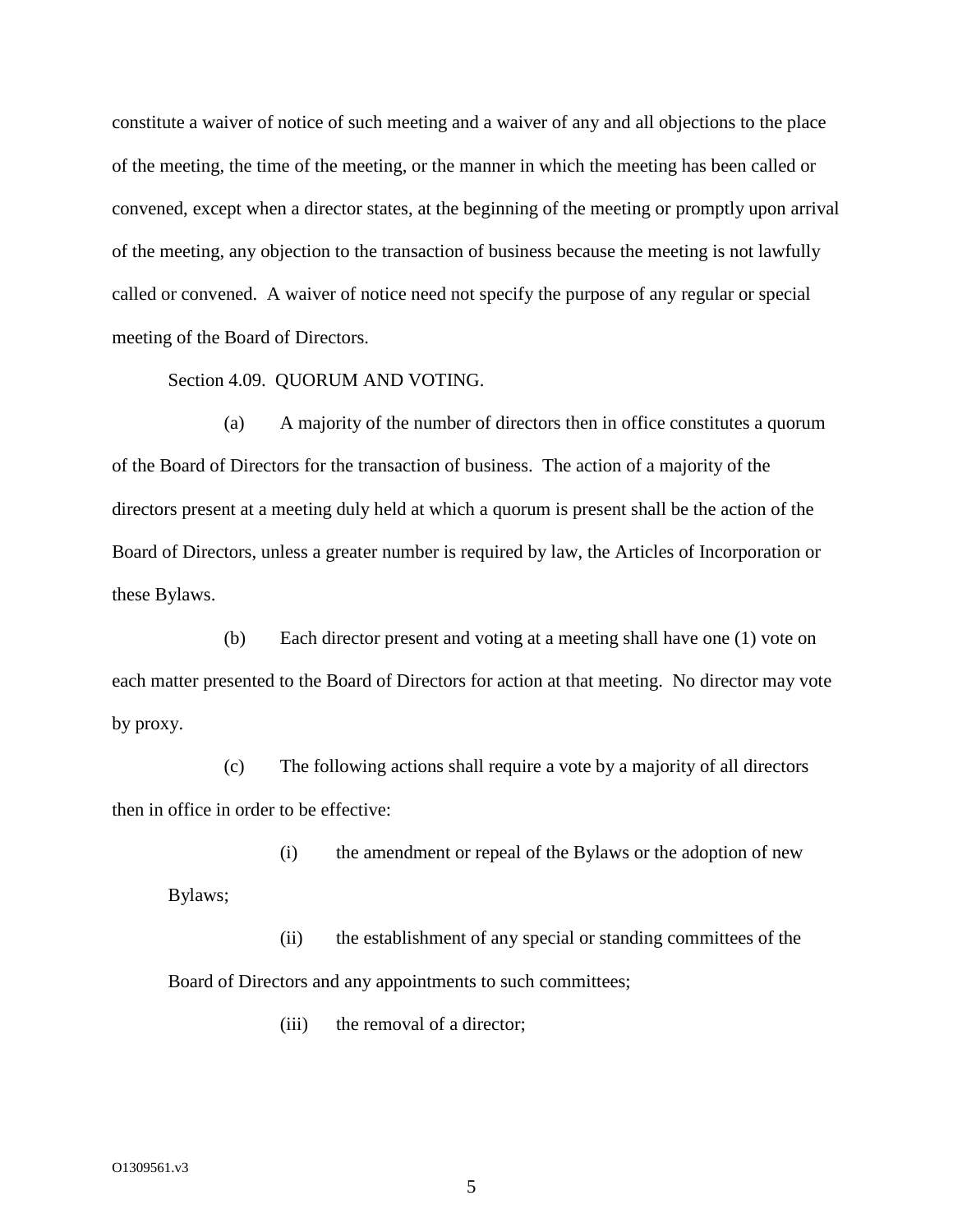(iv) the dissolution of the corporation and winding up of business or any sale, lease, conveyance, exchange, transfer or other disposition of all or substantially all of its assets; and

(v) the approval of any other action for which the law requires approval of such a majority of the Board of Directors.

(d) A director of the corporation who is present at a meeting of the Board of Directors or committee of the Board of Directors where corporate action is taken is deemed to have consented to an action taken at such meeting unless such director objects at the beginning of the meeting (or promptly upon such director's arrival) to holding such meeting or transacting specified business at such meeting or such director votes against or abstains from the action taken.

Section 4.10. MEETINGS HELD BY CONFERENCE TELEPHONE OR OTHER COMMUNICATIONS EQUIPMENT. The directors may participate in, and hold meetings by means of, conference telephone or other communications equipment such that all persons participating in the meeting can hear each other. A director participating in a meeting by this means is deemed to be present in person at the meeting.

Section 4.11. ADJOURNMENT. A majority of the directors present, whether or not a quorum is present, may adjourn any directors' meeting to another time and place. Notice of the time and place of holding an adjourned meeting shall be given to the directors who were not present at the time of the adjournment and, unless the time and place of the adjourned meeting are announced at the time of the adjournment, to the other directors.

Section 4.12. ACTION WITHOUT MEETING. Any action required or permitted by the Articles of Incorporation, these Bylaws or applicable law to be taken at a meeting of the Board of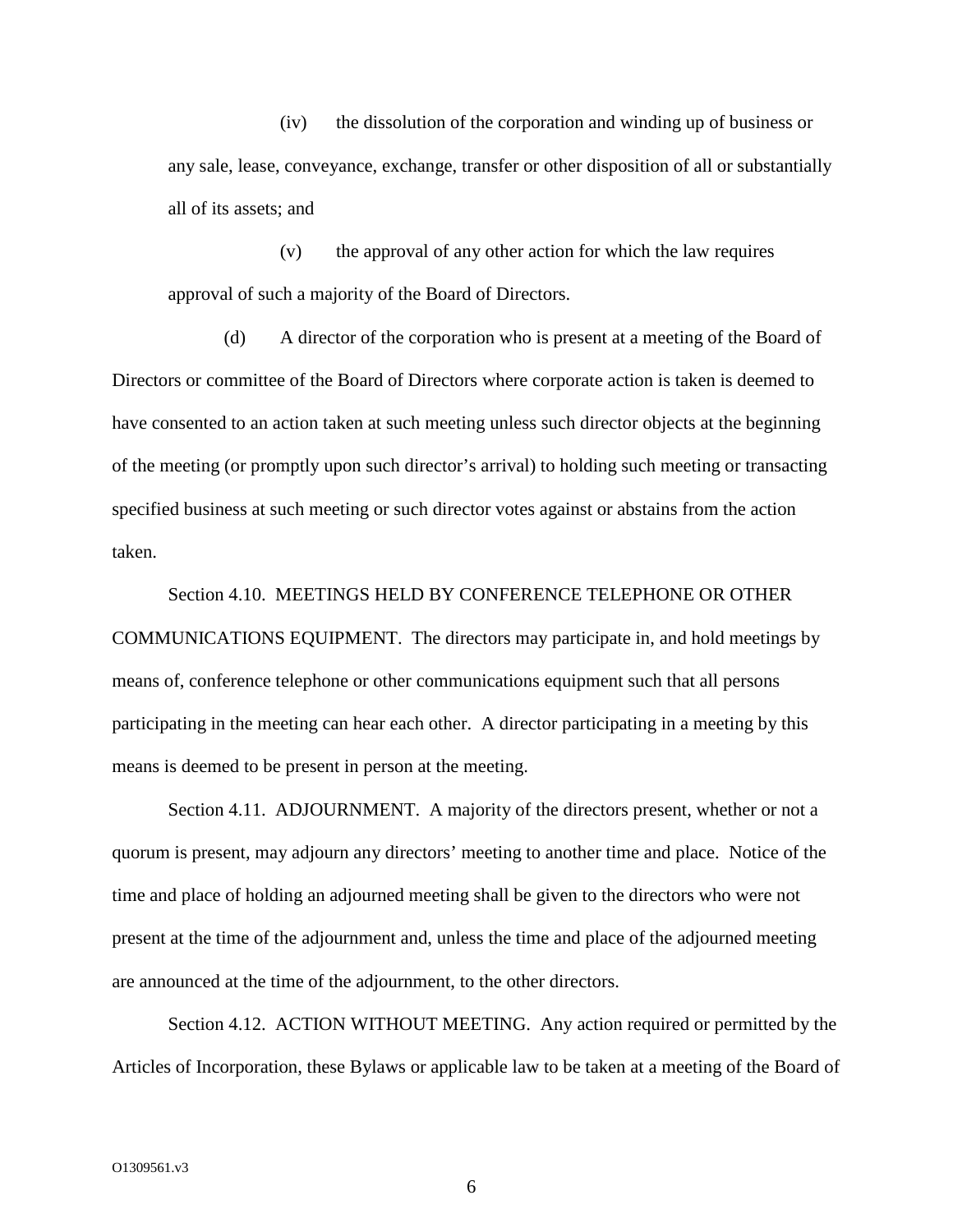Directors or of a committee may be taken without a meeting if the action is taken by all members of the Board of Directors or of such committee. Such action must be evidenced by one or more written consents describing the action taken and signed by each director or committee member. A signed written consent may be transmitted by mail, messenger, courier, facsimile, scan/e-mail, or any other reasonable method satisfactory to the Chair of the Board or the President. A director also may sign and transmit a written consent in an e-mail sent to the corporation by typing an unqualified approval (such as "yes," "approved," or similar) to a proposed action in the e-mail and typing such director's name underneath the approval in the e-mail; a written consent is not signed if the director includes any conditions to the approval of the proposed action in the e-mail. Action taken under this Section shall be effective when the last director signs the consent, unless the consent specifies a different date. A written consent signed under this Section has the same effect as a meeting vote and may be described as such in any document.

Section 4.13. RESIGNATIONS. A director may resign at any time by delivering written notice to the Board of Directors, the Chair of the Board, or the corporation. A resignation is effective when the notice is delivered unless the notice specifies a later effective date. If the resignation is made effective at a later date, the Board of Directors may fill the pending vacancy before the effective date if the Board of Directors provides that the successor does not take office until the resignation becomes effective.

#### Section 4.14. REMOVAL OF DIRECTORS.

(a) At a meeting of the Board of Directors called expressly for the purpose of removing one or more directors, any director may be removed, with or without cause, by a vote of a majority of all of the directors.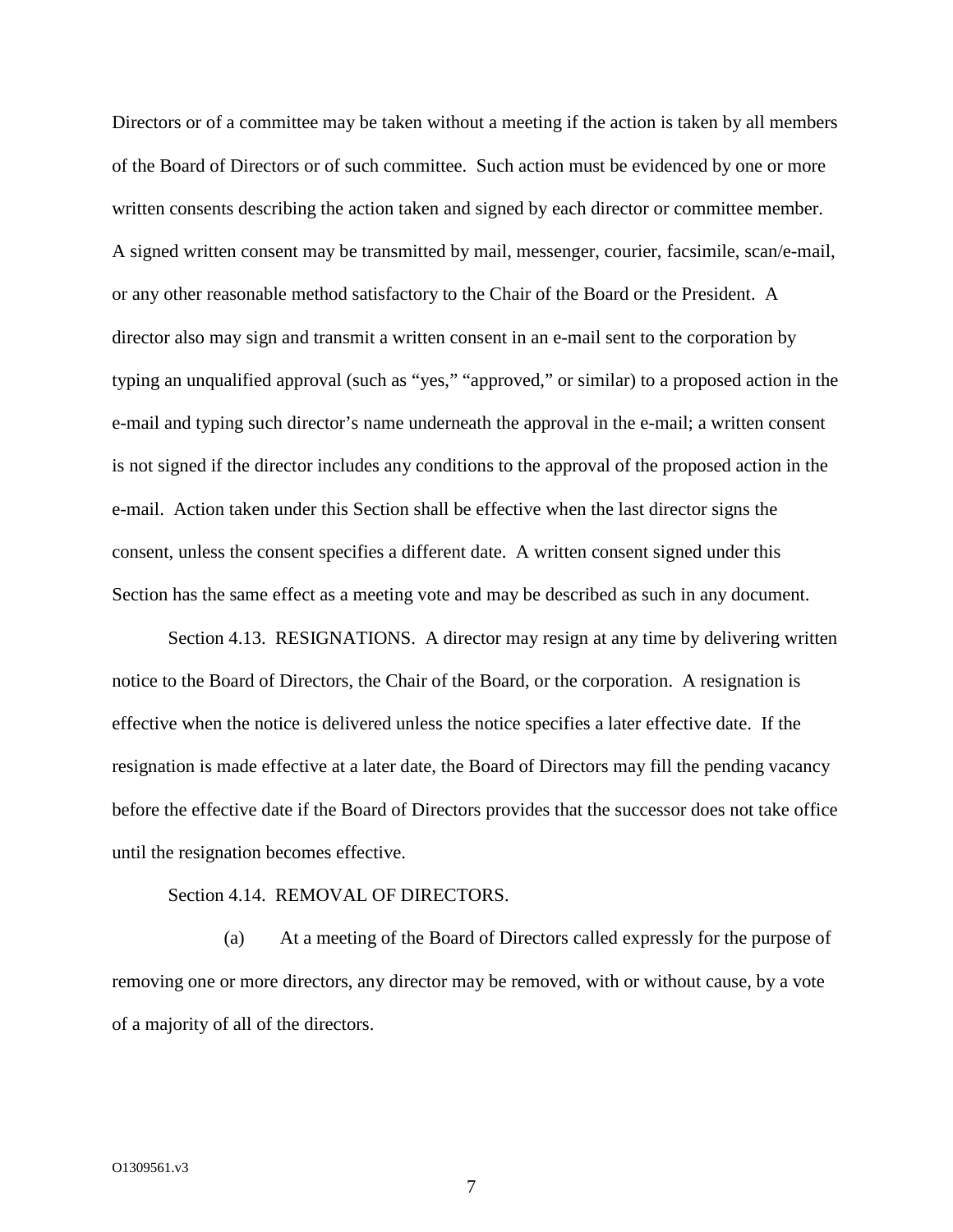(b) The Board of Directors may remove and declare vacant the office of a director who fails to attend, without excuse acceptable to the Board of Directors, three (3) consecutive meetings of the Board of Directors.

Section 4.15. VACANCIES.

(a) Any vacancy occurring on the Board of Directors may be filled by the affirmative vote of a majority of the remaining directors, even if the remaining directors constitute less than a quorum. A director elected to fill a vacancy shall hold office until the next annual meeting.

(b) A vacancy on the Board of Directors shall be deemed to exist in the case of the death, resignation, or removal of any director, or an increase in the authorized number of directors.

Section 4.16. DUTIES OF DIRECTORS. A director shall discharge such director's duties as a director, including such director's duties as a member of any committee of the Board of Directors on which such director may serve, in good faith, with the care an ordinarily prudent person in a like position would exercise under similar circumstances, and in a manner such director reasonably believes to be in the best interests of the corporation.

In performing such director's duties, a director is entitled to rely on information, opinions, reports or statements, including financial statements and other financial data, prepared or presented by:

(a) one or more officers or employees of the corporation whom the director reasonably believes to be reliable and competent in the matters presented;

(b) legal counsel, public accountants or other persons as to matters the director reasonably believes are in such person's professional or expert competence; or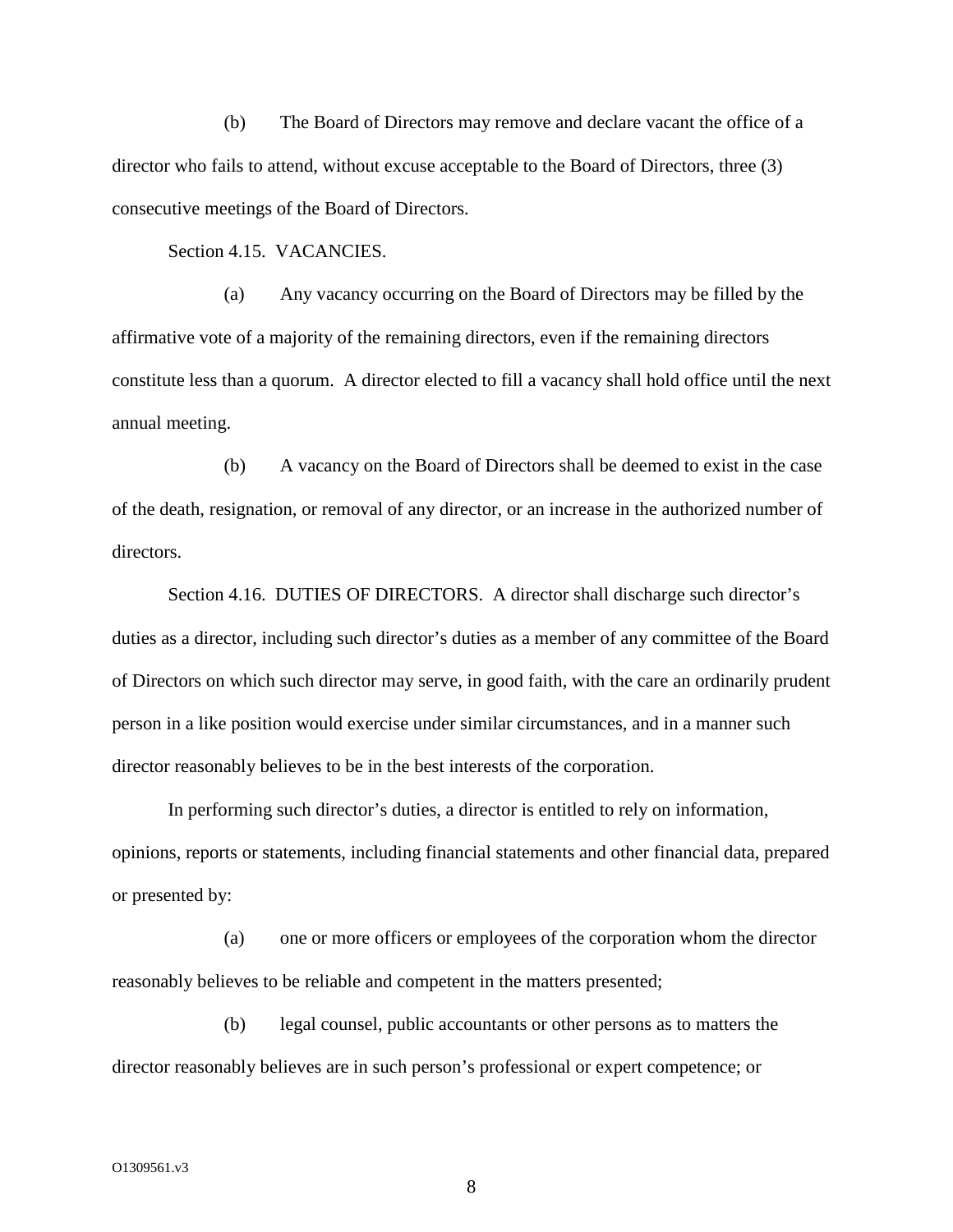(c) a committee of the Board of Directors of which such director is not a member if the director reasonably believes such committee merits confidence.

A director shall not be deemed to be acting in good faith if such director has knowledge concerning the matter in question that makes reliance on the information, opinions, reports or statements, including financial statements and other financial data, of others, as described in this Section, unwarranted.

A director shall not be liable for any action taken as a director, or any failure to take any action, if such director has performed the duties of such director's office in compliance with the provisions of this Section.

Section 4.17. LIABILITY OF DIRECTORS. The directors shall not be personally liable for money damages to any person for any statement, vote, decision, or failure to take an action, regarding organizational management or policy by an officer or director, or for the debts, liabilities, or other obligations of the corporation unless:

(a) the director breached or failed to perform such director's duties as a director; and

(b) the director's breach of, or failure to perform, such director's duties constitutes:

(i) a violation of the criminal law, unless the director had reasonable cause to believe such director's conduct was lawful or had no reasonable cause to believe such director's conduct was unlawful;

(ii) a transaction from which the director derived an improper personal benefit, directly or indirectly; or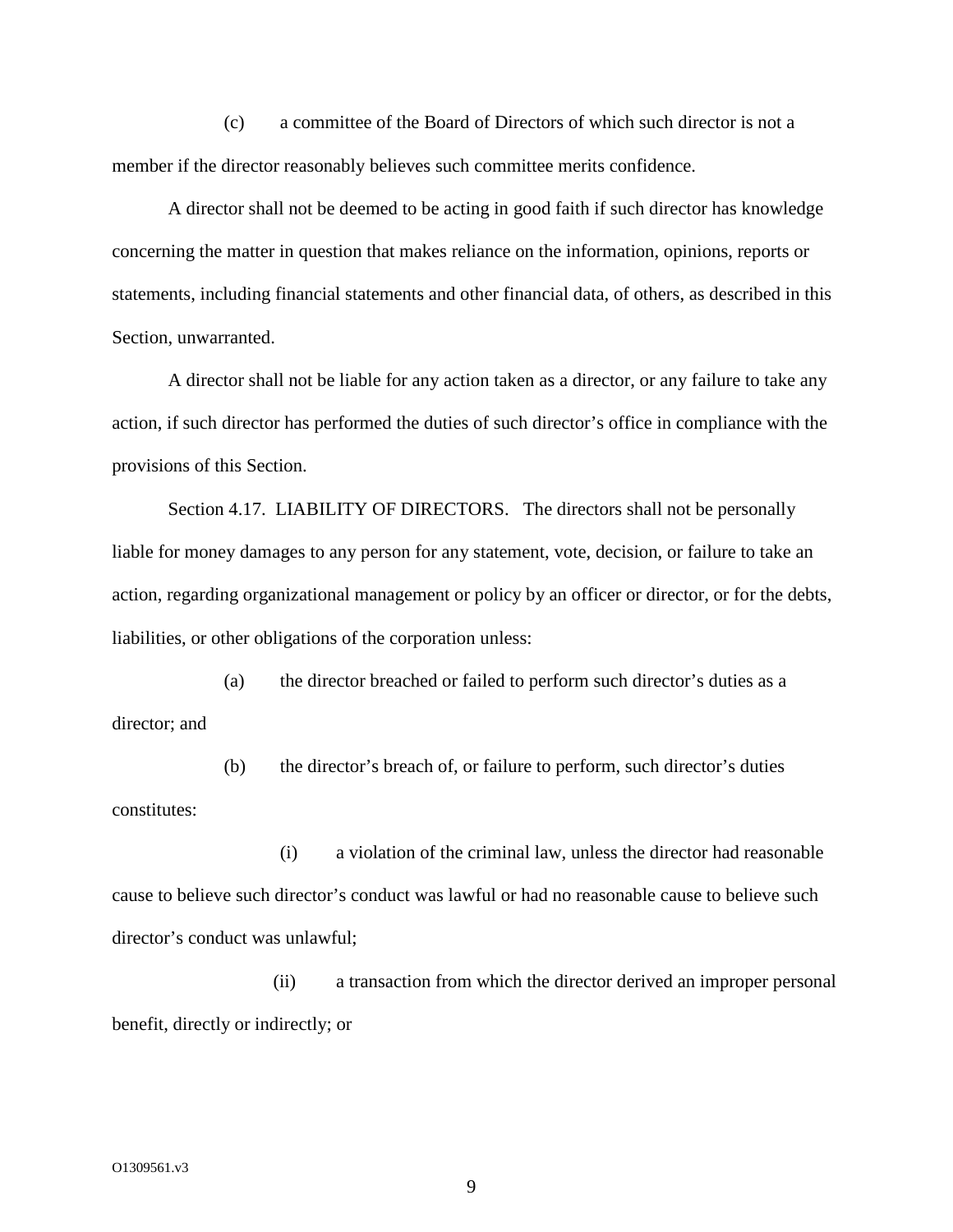(iii) recklessness or an act or omission that was committed in bad faith or with malicious purpose or in a manner exhibiting wanton and willful disregard of human rights, safety or property.

Section 4.18. DIRECTOR CONFLICTS OF INTERESTS. No contract or other transaction between the corporation and one or more of its directors or any other corporation, firm, association, or entity in which one or more of its directors are directors or officers or are financially interested, shall be either void or voidable because of such relationship or interest because such director or directors are present at the meeting of the Board of Directors or a committee thereof which authorizes, approves, or ratifies such contract or transaction, or because such director's or directors' votes are counted for such purposes, provided:

(a) the fact such relationship or interest is disclosed or known to the Board of Directors or committee which authorizes, approves, or ratifies the contract or transaction by a vote or consent sufficient for the purpose without counting the votes or consents of such interested directors; or

(b) the contract or transaction is fair and reasonable as to the corporation at the time it is authorized by the Board of Directors or a committee.

For purposes of Section 4.18(a) above, a conflict of interest transaction is authorized, approved, or ratified if it receives the affirmative vote of majority of the directors on the Board of Directors, or on the committee, who have no relationship or interest in the transaction, but a transaction may not be authorized, approved, or ratified under this Section by a single director. If a majority of the directors who have no relationship or interest in the transaction vote to authorize, approve, or ratify the transaction, a quorum is present for the purpose of taking action under this Section. The presence of, or a vote cast by, a director having a relationship or interest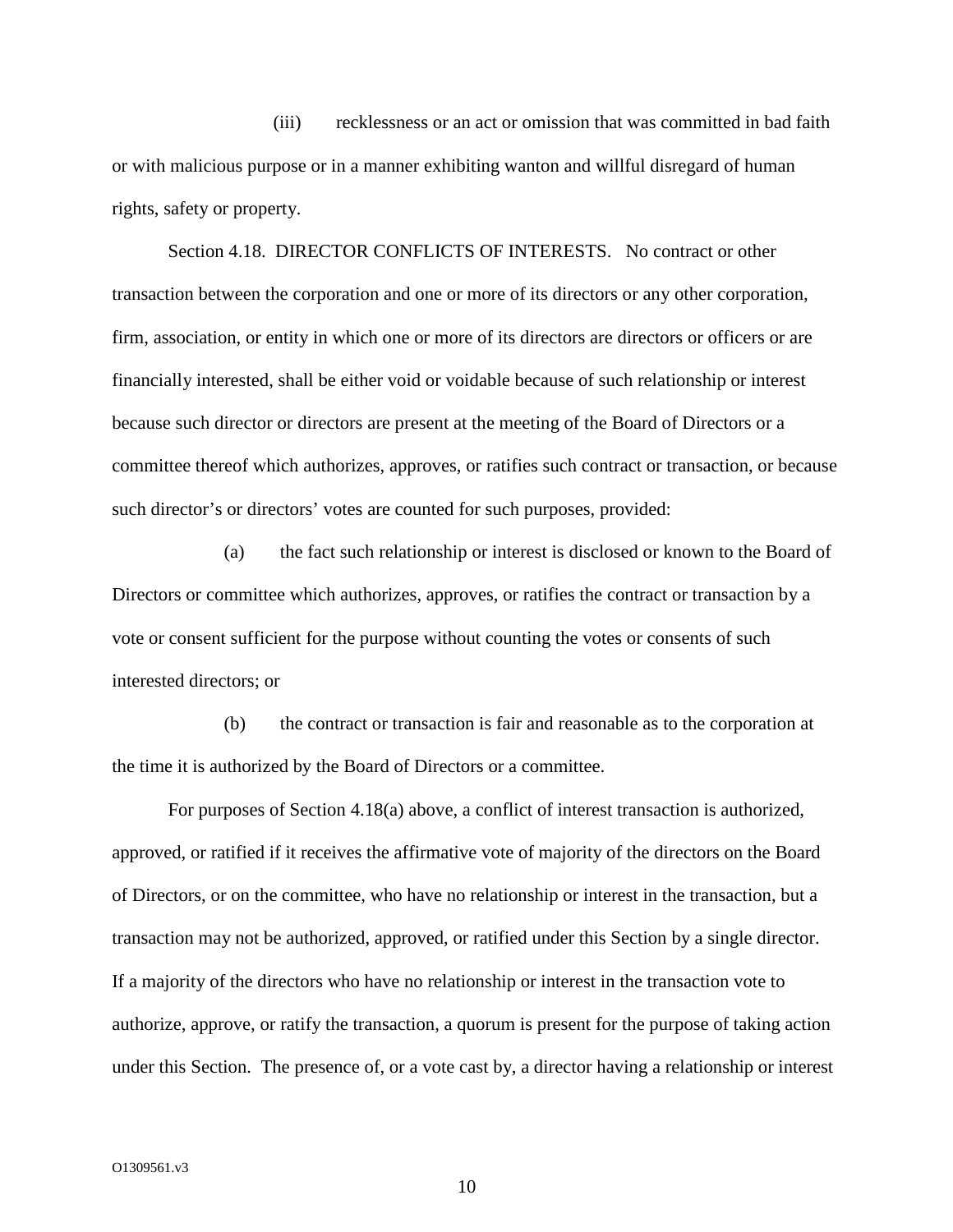in the transaction does not affect the validity of any action taken under this Section if the transaction is otherwise authorized, approved, or ratified as provided in this Section, but such presence or vote of such a director may be counted for purposes of determining whether the transaction is approved under the other sections of these Bylaws.

The corporation may adopt a separate Conflict of Interest Policy. Any such policy (if adopted) will supplement but not replace this Section.

### **ARTICLE V COMMITTEES**

Section 5.01. BOARD COMMITTEES. The Board of Directors shall designate from among its members an Executive Committee, a Governance Committee, a Finance/Audit Committee, and an Executive Compensation Committee, as set forth below, and by resolution adopted by a majority of the full Board of Directors, may designate from among its members one or more other committees, each of which, to the extent provided below or provided in such resolution, shall have and may exercise all the authority of the Board of Directors.

#### Section 5.02. AUTHORITY OF BOARD COMMITTEES.

(a) EXECUTIVE COMMITTEE. The Executive Committee shall consist of the officers of the corporation who are directors and one at-large member elected by the directors from among the Board of Directors, and shall be chaired by the Chair of the Board. The Executive Committee shall have the authority to handle the business affairs of the corporation between the meetings of the Board of Directors. The Executive Committee shall make reports to the Board of Directors at regular meetings of the Board of Directors and upon request by the Board of Directors.

(b) GOVERNANCE COMMITTEE. The Board of Directors shall elect by majority vote of the full Board of Directors a Governance Committee from among the directors,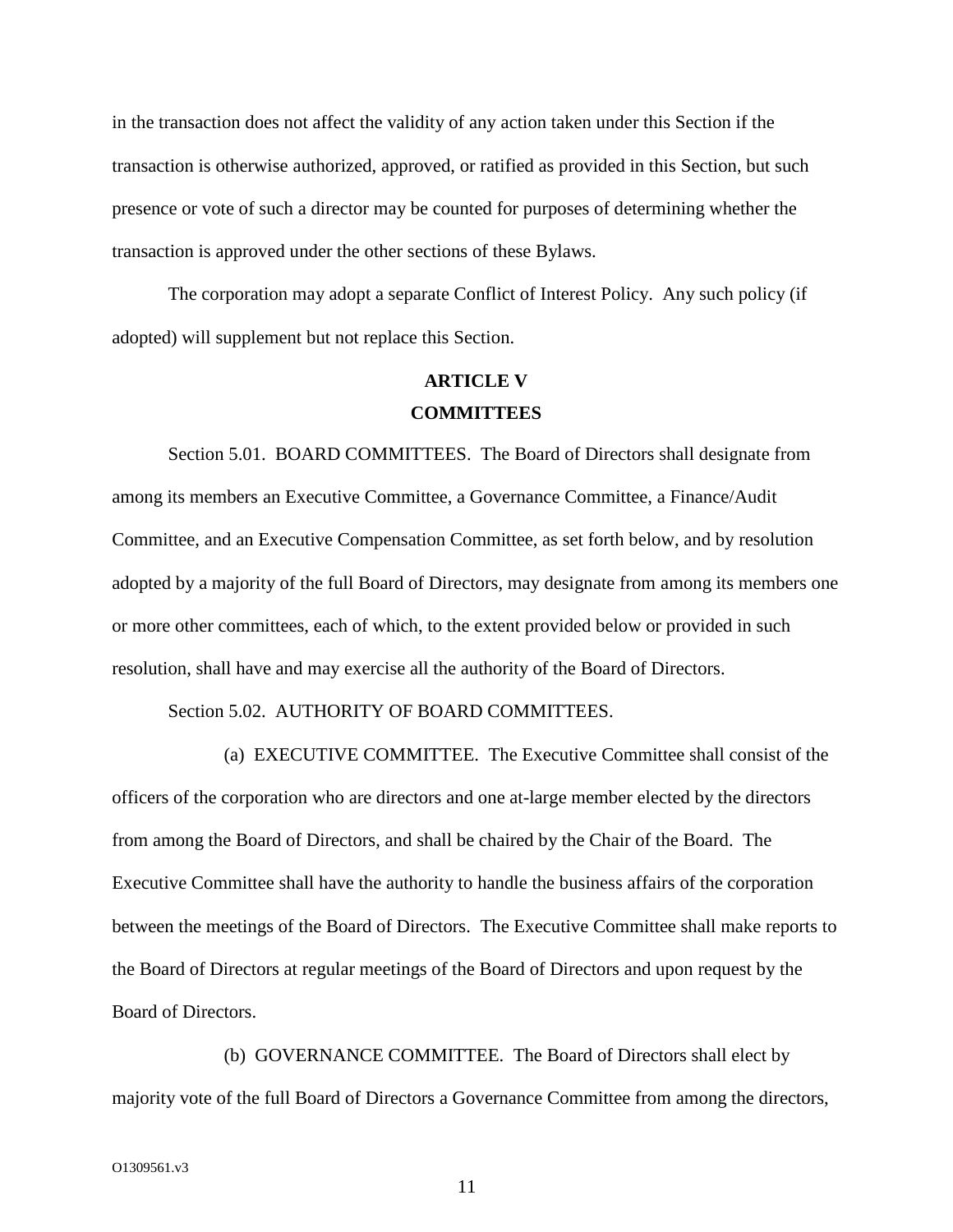designating one of such committee members as chair. The Governance Committee shall recommend Board criteria for adoption by the Board of Directors, identify Board candidates (with staff input), assist with recruiting, orientation and evaluation of directors, and establish parameters for performance and participation by the Board of Directors for adoption by the Board of Directors. The Governance Committee shall have the duty and authority to:

(i) nominate directors to fill vacancies occurring by reason of directors reaching the end of their terms of office or otherwise;

(ii) nominate a slate of officers (other than the President);

(iii) nominate directors to Board Committees, designating a director as chair of each Board Committee if necessary; and

(iv) nominate directors to chair Advisory Committees.

The Governance Committee shall provide the annual nominations for directors, officers and committee positions to the Board of Directors in advance of the annual meeting, and shall provide nominations from time to time to fill any other vacancies and positions. The Governance Committee shall make reports to the Executive Committee or the Board of Directors upon request.

(c) FINANCE/AUDIT COMMITTEE. The Board of Directors shall elect a Finance/Audit Committee by majority vote of the full Board of Directors from among the directors who are not compensated employees of the corporation, and designate the Treasurer as chair. The Finance/Audit Committee shall have the authority, in consultation with the President of the corporation and subject to ratification and approval by the Board of Directors, to:

(i) develop the annual budget and submit it to the Executive Committee for review and then to the Board of Directors for approval;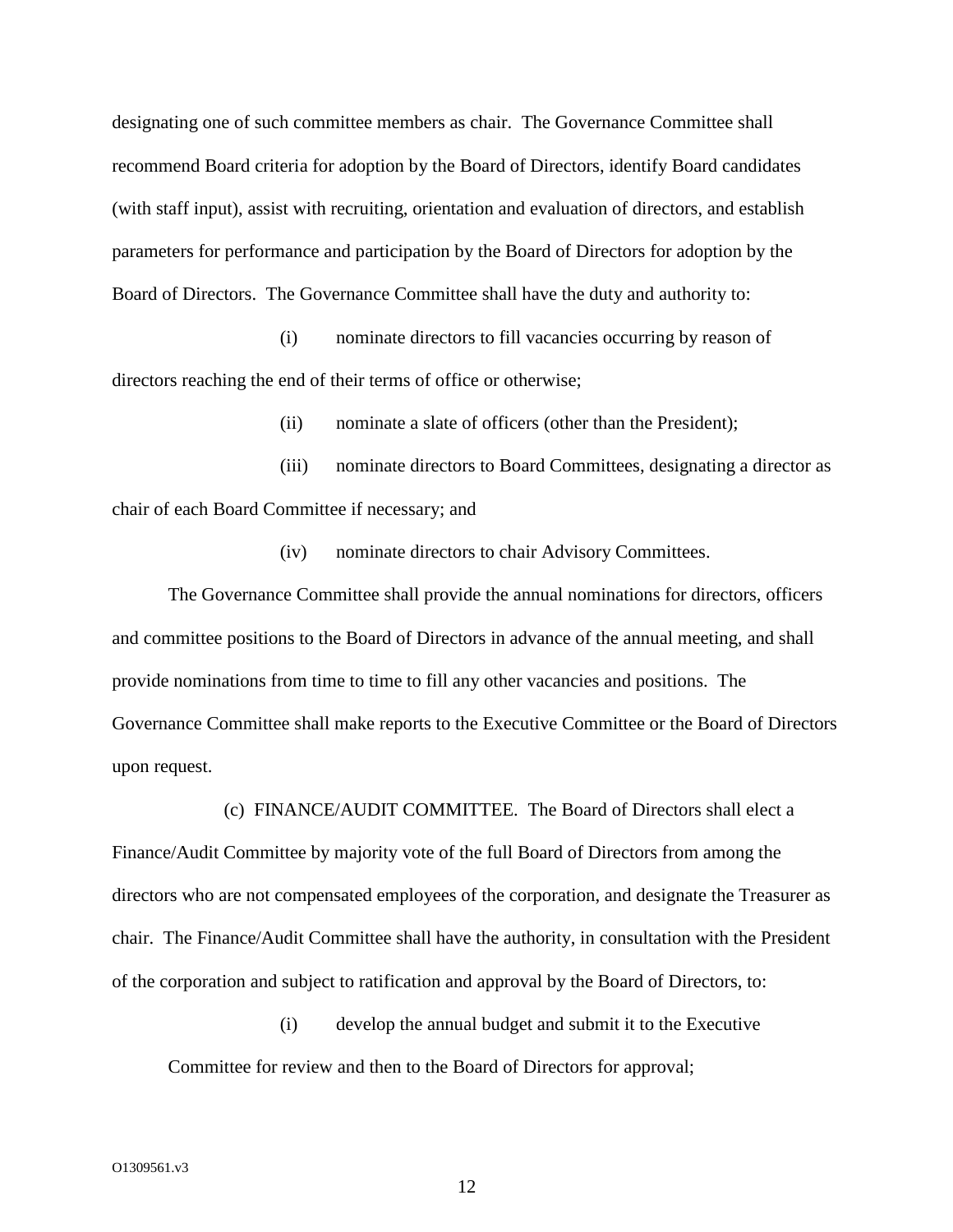(ii) provide periodic reporting to the Executive Committee and Board of Directors regarding the financial affairs of the corporation;

(iii) except as expressly reserved to the Executive Compensation Committee, establish the overall human resources policies of the corporation; and

(iv) assess and monitor the financial health of the corporation including, but not limited to, the following: (1) review of financial reporting for the corporation; (2) review internal controls for the corporation; (3) review regulatory and tax requirements of the corporation; (4) risk management of the corporation; (5) arrange for an annual audit; and (6) interaction between management and auditors.

The Finance/Audit Committee shall report to the Board of Directors regarding its assessments and recommendations with respect to the foregoing.

(d) EXECUTIVE COMPENSATION COMMITTEE. The Executive

Compensation Committee shall consist of the members of the Executive Committee except for the President of the corporation, and the members of the Executive Compensation Committee shall designate one of such committee members as chair. The Executive Compensation Committee shall establish reasonable compensation on an annual basis for the President and any other key management personnel of the corporation, and shall provide the information to the Finance/Audit Committee to include in the corporation's annual budget for approval by the Board of Directors.

(e) OTHER COMMITTEES. The authority of any other committees established by the Board of Directors shall be stated in the resolution of the Board of Directors that creates such committee.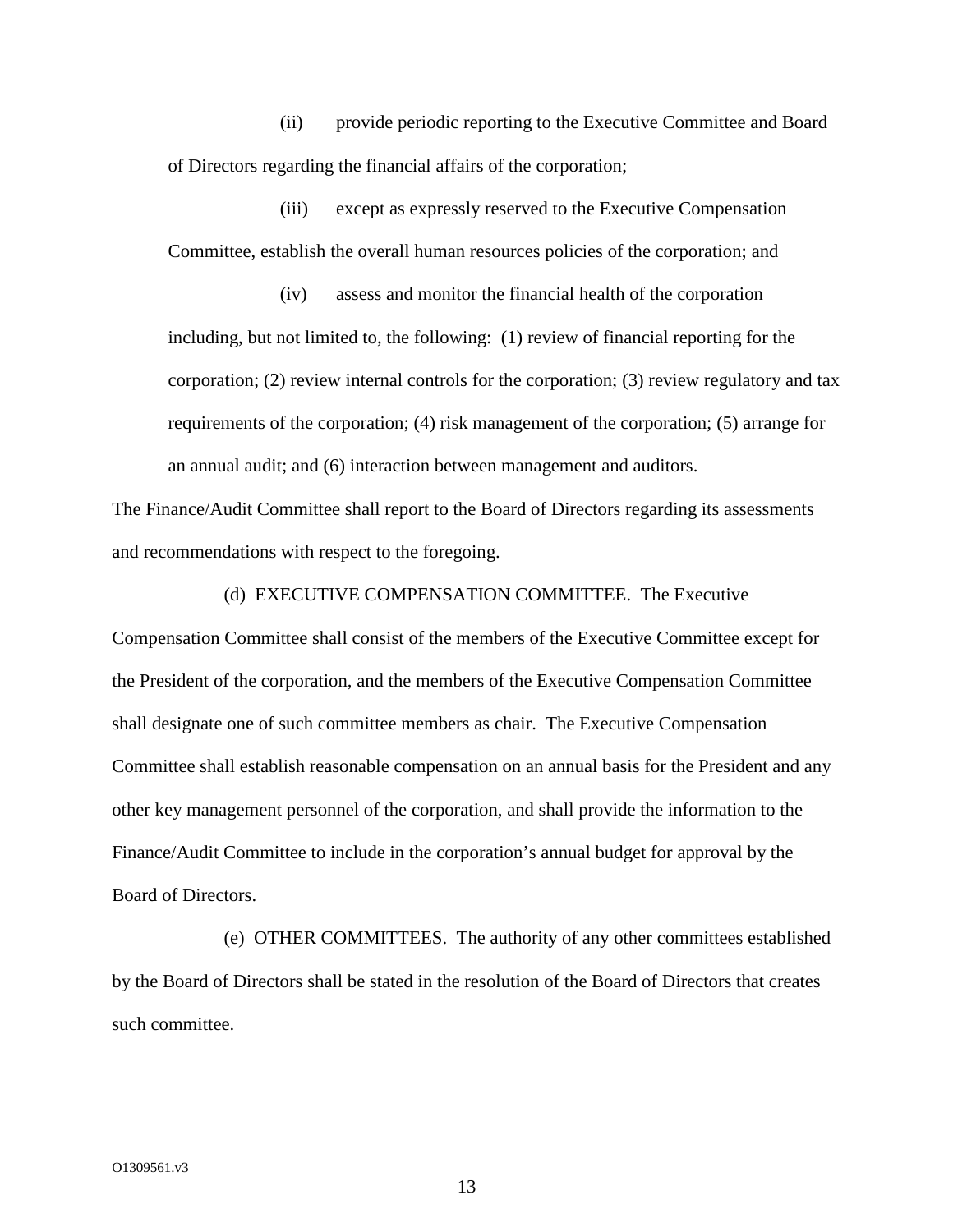Section 5.03. PROCEDURES APPLICABLE TO COMMITTEES. The provisions of these Bylaws governing meetings, notice, waiver of notice and quorum and voting requirements for the Board of Directors shall also apply to Board Committees and their members. The chair of each Board Committee shall set the meeting dates and times for such committee. No such committee shall have the authority to:

- (a) fill vacancies on the Board of Directors or any committee thereof; or
- (b) adopt, amend, or repeal the Articles of Incorporation or the Bylaws.

Each Board Committee established pursuant to this Section must have two (2) or more committee members who shall serve at the pleasure of the Board of Directors. The Board of Directors by resolution adopted by a majority of the full Board of Directors, may designate one or more directors as alternate committee members of any such committee who may act in the place and stead of any absent committee member or members at any meeting of such committee.

Neither the designation of any Board Committee pursuant to this Section, the delegation thereto of authority, nor action by such committee pursuant to such authority, shall alone constitute compliance by any member of the Board of Directors who is not a member of such committee with such director's responsibility to act in good faith, in a manner such director reasonably believes is to be in the best interest of the corporation, and with such care as an ordinarily prudent person in a like position would use under similar circumstances.

Section 5.04. ADVISORY COMMITTEES. The Board of Directors may establish Advisory Committees in order to more fully implement the corporation's mission by providing advice and input to the Board of Directors that the Board of Directors determines would be helpful to the Board of Directors. Each Advisory Committee shall be made up of at least one member of the Board of Directors and any number of members who are not on the Board of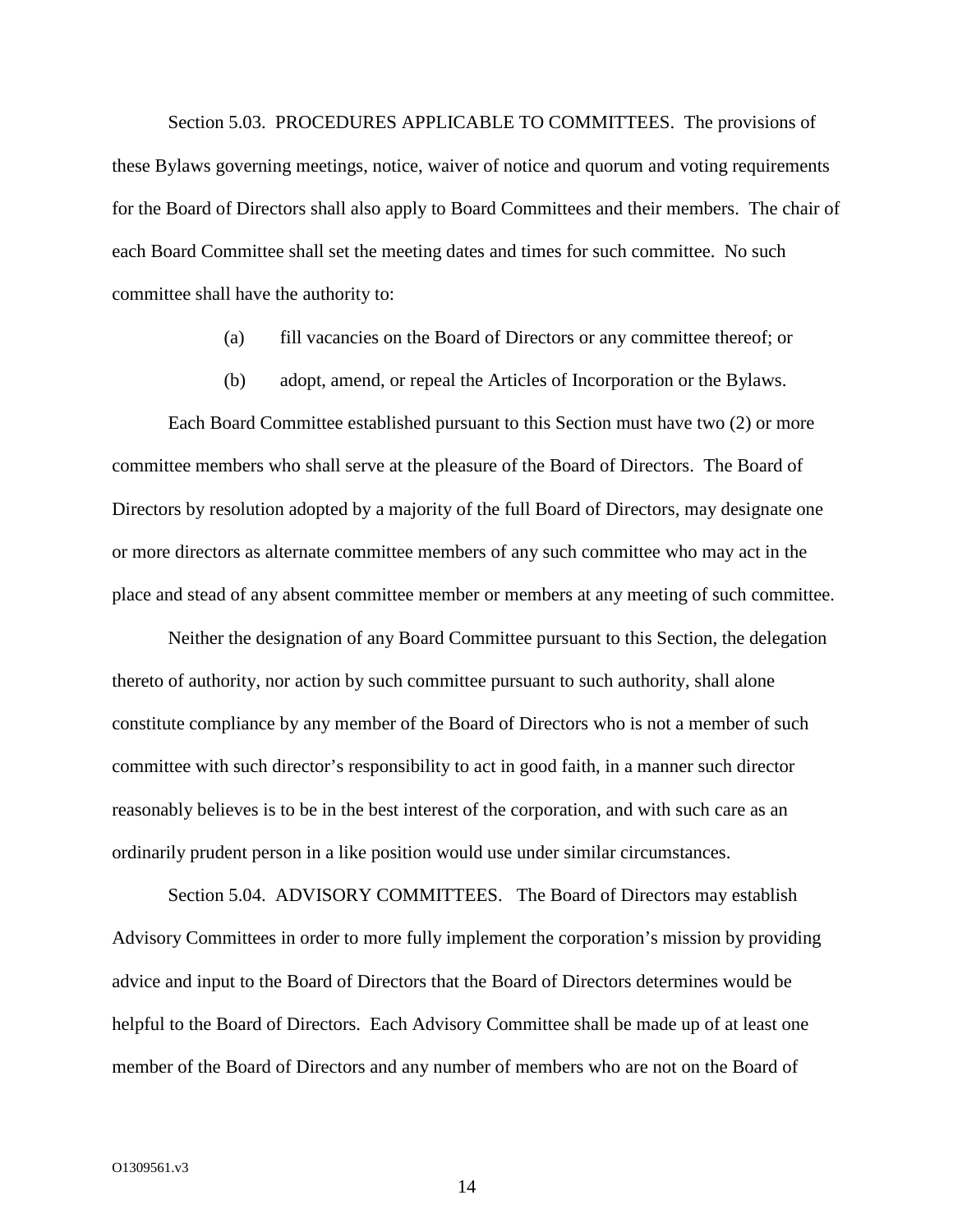Directors. The Board of Directors shall appoint each Advisory Committee chair, and such chair shall appoint the members of such Advisory Committee, all of whom shall serve at the pleasure of the Board of Directors. Each Advisory Committee shall provide advice and input to the Board of Directors regarding the subject matter of such Advisory Committee, but shall have no authority of the Board of Directors.

### **ARTICLE VI OFFICERS**

Section 6.01. OFFICERS. The officers of the corporation shall be a Chair of the Board, a Vice Chair of the Board, a Secretary, a Treasurer, the Immediate Past Chair of the Board, and a President. The corporation may also have, at the discretion of the Board of Directors, such other officers as the Board of Directors may from time to time consider necessary for the proper conduct of business of the corporation. The same person simultaneously may hold more than one office except that the persons serving as the President and as the Chair of the Board may not hold any other positions.

Section 6.02. ELECTION. The Chair of the Board, Vice Chair of the Board, Secretary and Treasurer shall be elected by and serve at the pleasure of the Board of Directors, and the immediate past Chair of the Board shall hold the office of Immediate Past Chair of the Board. Each such officer shall hold his or her office for a period of two (2) years and until his or her successor shall have been elected and qualified, or until such officer's death, resignation, or removal. The President shall be selected by the Board of Directors and employed by the corporation, and shall serve at the pleasure of the Board of Directors.

Section 6.03. REMOVAL AND RESIGNATION.

(a) The Board of Directors may remove any officer at any time with or without cause.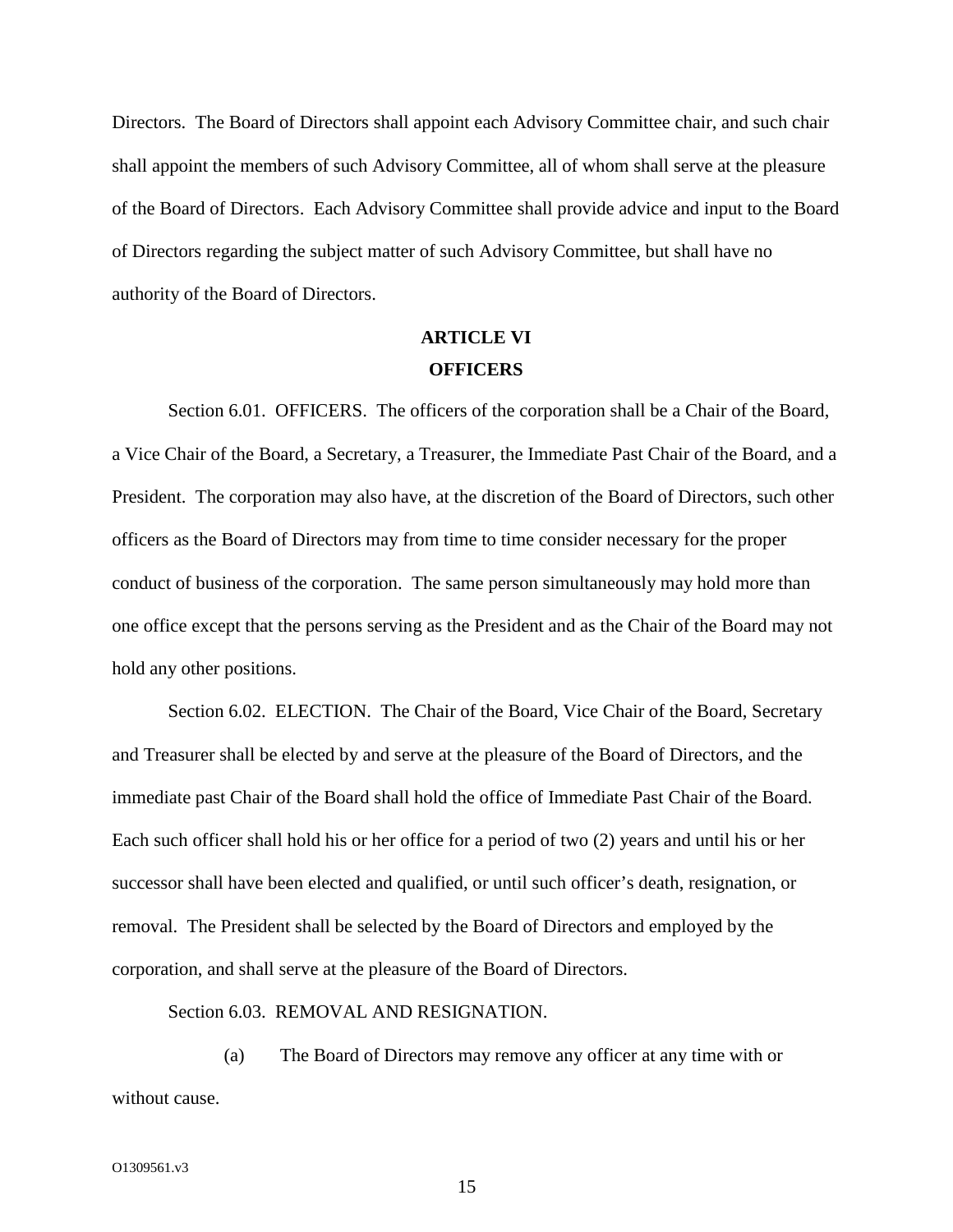(b) Any officer may resign at any time by delivering written notice to the corporation. A resignation shall be effective when the notice is delivered unless the notice specifies a later effective date. If the resignation is made effective at a later date and the corporation accepts the future effective date, the Board of Directors may fill the pending vacancy before the effective date if the Board of Directors provides that the successor does not take office until such effective date.

Section 6.04. VACANCIES. A vacancy in any office because of death, resignation, removal, disqualification or any other cause shall be filled in the manner prescribed in these Bylaws for regular election or appointment to such office, provided that such vacancies shall be filled as they occur and not on an annual basis.

Section 6.05. CONTRACT RIGHTS. The appointment of an officer does not itself create contract rights. An officer's removal does not affect the officer's contract rights, if any, with the corporation, nor does an officer's resignation affect the corporation's contract rights, if any, with such officer.

#### Section 6.06. DUTIES OF OFFICERS.

(a) CHAIR OF THE BOARD. The Chair of the Board shall preside at all meetings of the Board of Directors and of the Executive Committee. The Chair of the Board shall serve with the President as one of two (2) chief spokespersons for the corporation and ensure that its mission, objectives and goals, and its needs, are effectively presented to the public. The Chair of the Board shall at least annually evaluate in writing in reasonable detail the performance of the President and provide such evaluation to the Executive Compensation Committee, for use in determining and approving the President's compensation. The Chair of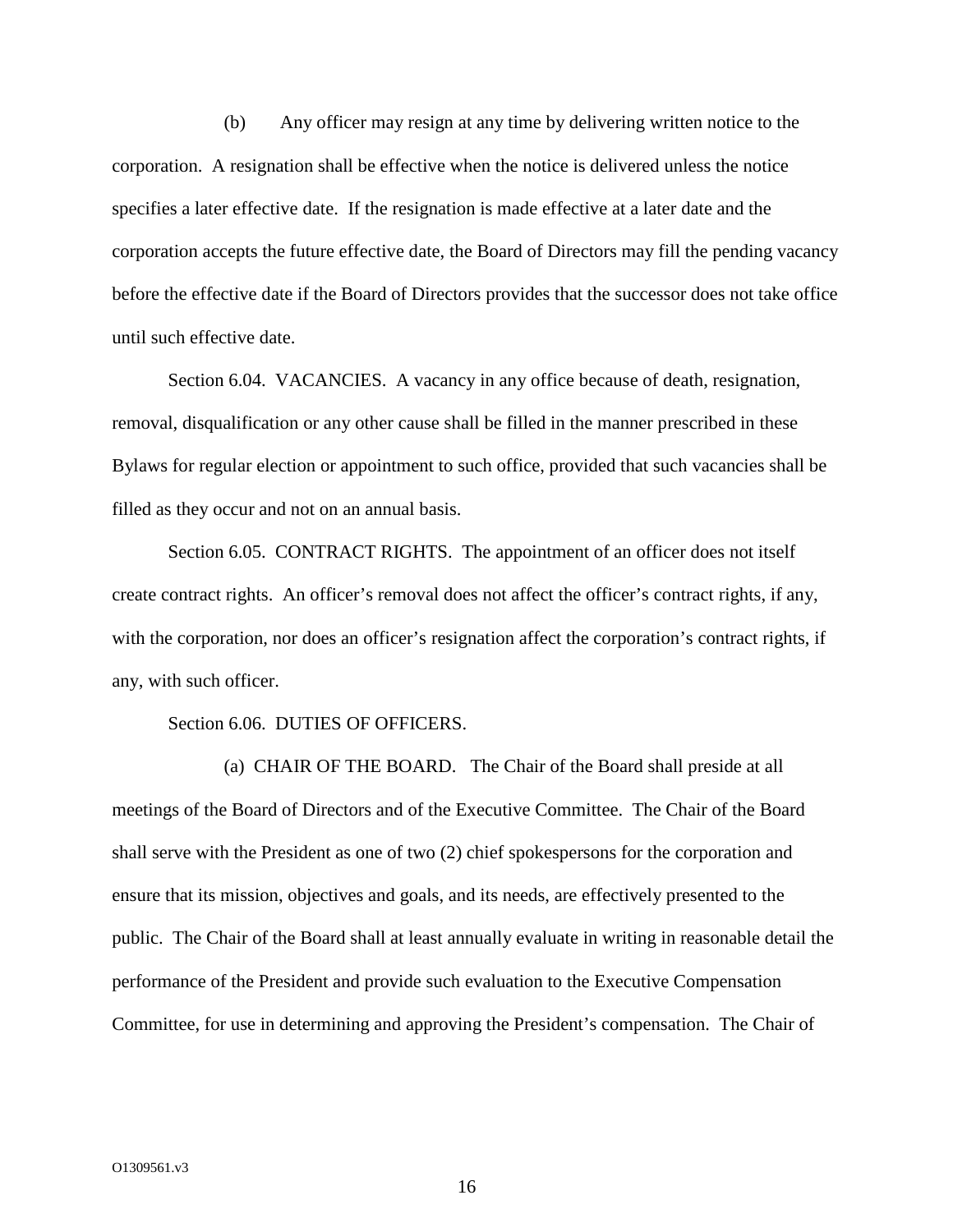the Board shall exercise and perform such other powers and duties as may be from time to time assigned by the Board of Directors.

(b) VICE CHAIR OF THE BOARD. In the absence or disability of the Chair of the Board, the Vice Chair of the Board shall perform all the duties of the Chair of the Board. When so acting, the Vice Chair of the Board shall have all powers of, and be subject to all restrictions imposed, upon the Chair of the Board. The Vice Chair of the Board shall have such other powers and perform such other duties as from time to time may be prescribed by the Board of Directors or the Chair of the Board.

(c) SECRETARY. The Secretary shall keep or cause to be kept, at the principal office or such other place as the Board of Directors may order, a book of minutes of all meetings of the Board of Directors and its committees, with the time and place of such meetings, whether regular or special, and if special, how authorized, the notice thereof given, the names of those present at meetings of the Board of Directors and of Board Committees, and the proceedings thereof. The Secretary shall keep, or cause to be kept, at the principal office in the State of Florida the original or a copy of the corporation's Articles of Incorporation and Bylaws, as amended to date. The Secretary shall give, or cause to be given, notice of all meetings of the Board of Directors and any committees thereof required by law or by these Bylaws to be given, shall keep the seal of the corporation in safe custody, and shall have such other powers and perform such other duties as may be prescribed by the Board of Directors.

(d) TREASURER. The Treasurer shall keep and maintain, or cause to be kept and maintained, adequate and correct accounts of the properties and business transactions of the corporation. The books of account shall at all times be open to inspection by any director. The Treasurer shall deposit, or cause to be deposited, all moneys and other valuables in the name and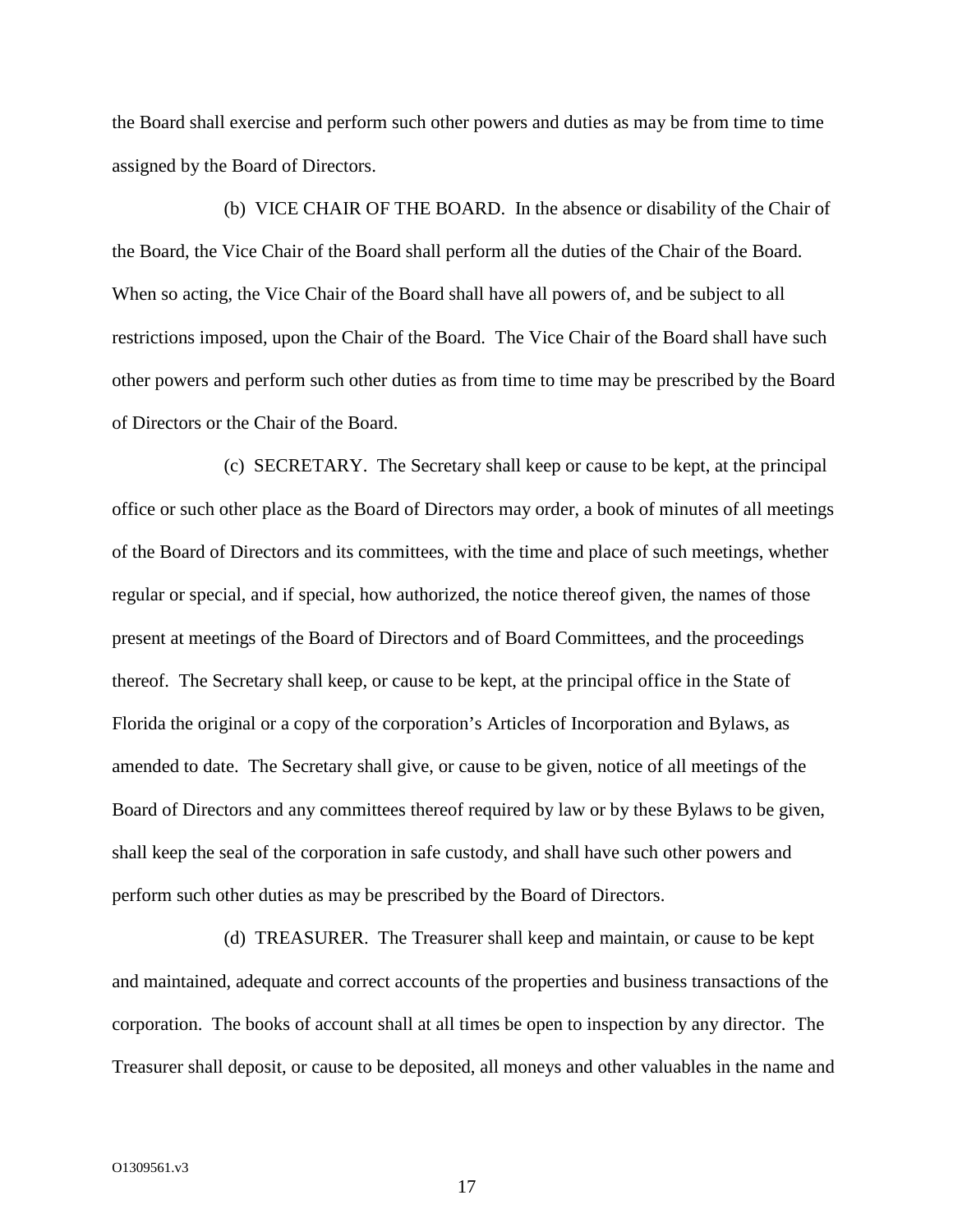to the credit of the corporation with such depositaries as may be designated by the Board of Directors. The Treasurer shall disburse, or cause to be disbursed, the funds of the corporation as may be ordered by the Board of Directors, shall render, or cause to be rendered, to the President and the directors, whenever they request it, an account of all transactions as Treasurer and of the financial condition of the corporation, and shall have such other powers and perform such other duties as may be prescribed by the Board of Directors. The Treasurer shall serve as Chair of the Finance/Audit Committee.

(e) IMMEDIATE PAST CHAIR OF THE BOARD. The Immediate Past Chair of the Board shall assist the Chair of the Board and shall have such other powers and perform such other duties as from time to time may be prescribed by the Board of Directors or the Chair of the Board.

(f) PRESIDENT. The President shall serve as the Chief Executive Officer of the corporation and head of its management team (except for such powers as may be given by the Board of Directors to the Chair of the Board), reporting to the Chair of the Board and the Board of Directors and carrying out the policies adopted or approved by the Board of Directors. The President shall, in consultation with the Chair of the Board, formulate and recommend programs to the Board of Directors that will carry out the corporation's mission, objectives and goals and that will keep its functions faithful to the corporate charter. The President shall keep the Chair of the Board and the Board of Directors fully and currently informed of the financial and operating condition of the corporation, all important internal and external factors influencing it, and all significant plans and initiatives under consideration by the management team. The President shall assist the Chair of the Board to make the procedures and committee structure of the Board of Directors function effectively. The President shall, in consultation with the Chair of the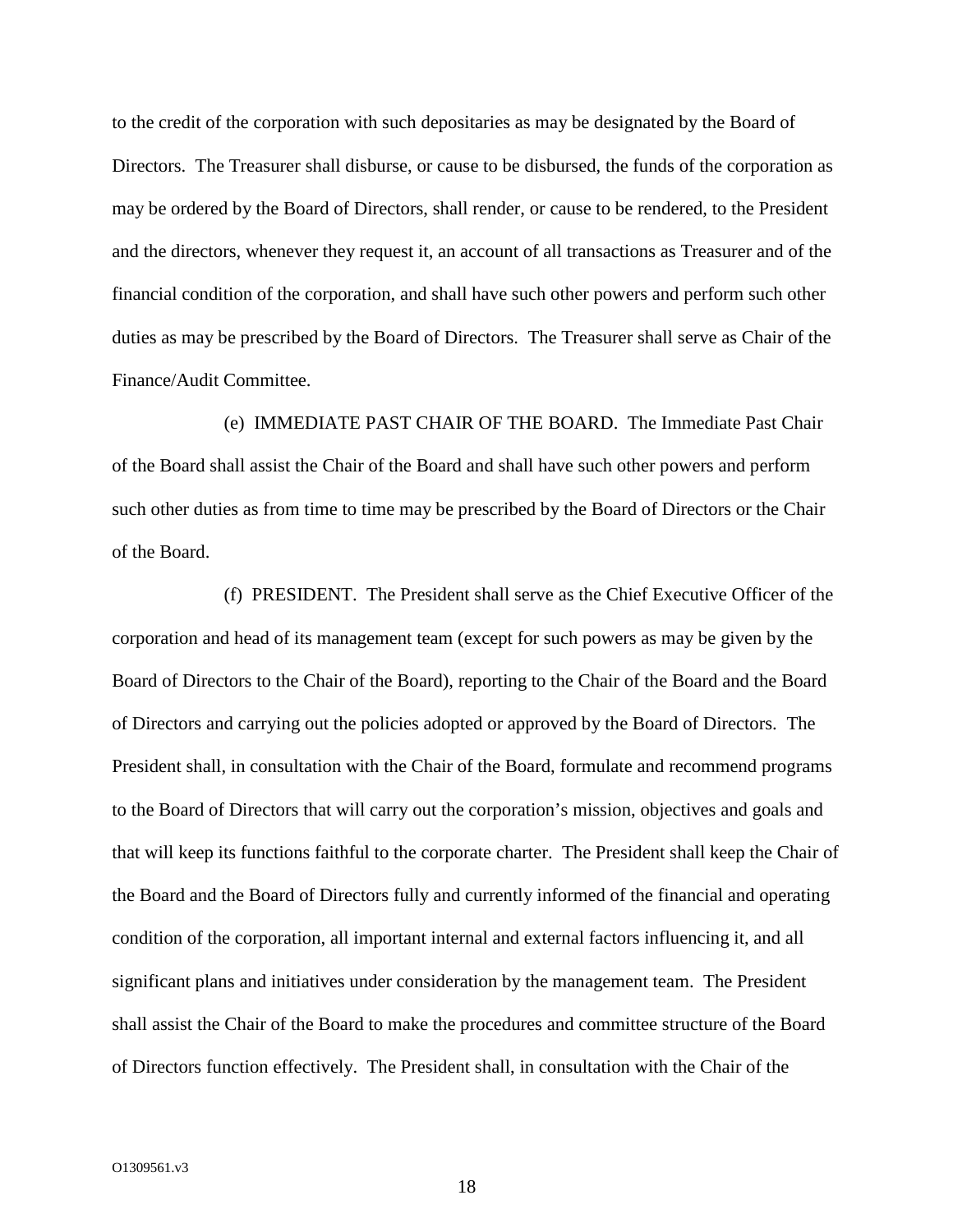Board, develop and approve agendas for meetings of the Board of Directors and its committees so that they may fulfill their responsibilities effectively and resolve policy issues in a timely manner. The President shall ensure the development of staff compensation and benefit plans, as well as training and development programs for staff and volunteers, which provide the human resources necessary for achievement of the corporation's mission, objectives and goals. The President, along with the Chair of the Board and in consultation with the Chair of the Board, shall serve as one of two (2) chief spokespersons for the corporation and ensure that its mission, objectives and goals, and its needs, are effectively presented to the public. The President shall also have such other powers and duties as may be prescribed by the Board of Directors. During his or her term of office, the President shall be an *ex-officio* director and an *ex-officio* voting member of all Board Committees (except for the Finance/Audit Committee and the Executive Compensation Committee).

# **ARTICLE VII FUNDS, DEPOSITS AND CHECKS**

Section 7.01. GIFTS AND CONTRIBUTIONS. The Board of Directors may accept on behalf of the corporation any contribution, gift, bequest, or devise of any property whatsoever, for the general and special charitable purposes of the corporation.

Section 7.02. DEPOSITS. All funds of the corporation shall be deposited from time to time to the credit of the corporation in such banks, trust companies, or other depositories as the Board of Directors may select.

Section 7.03. CHECKS, DRAFTS, ORDERS FOR PAYMENT. All checks, drafts, or orders for the payment of money, notes, or other evidences of indebtedness issued in the name of the corporation shall be signed by such officer or officers, agent or agents of the corporation and in such manner as the Board of Directors shall from time to time by resolution determine. In the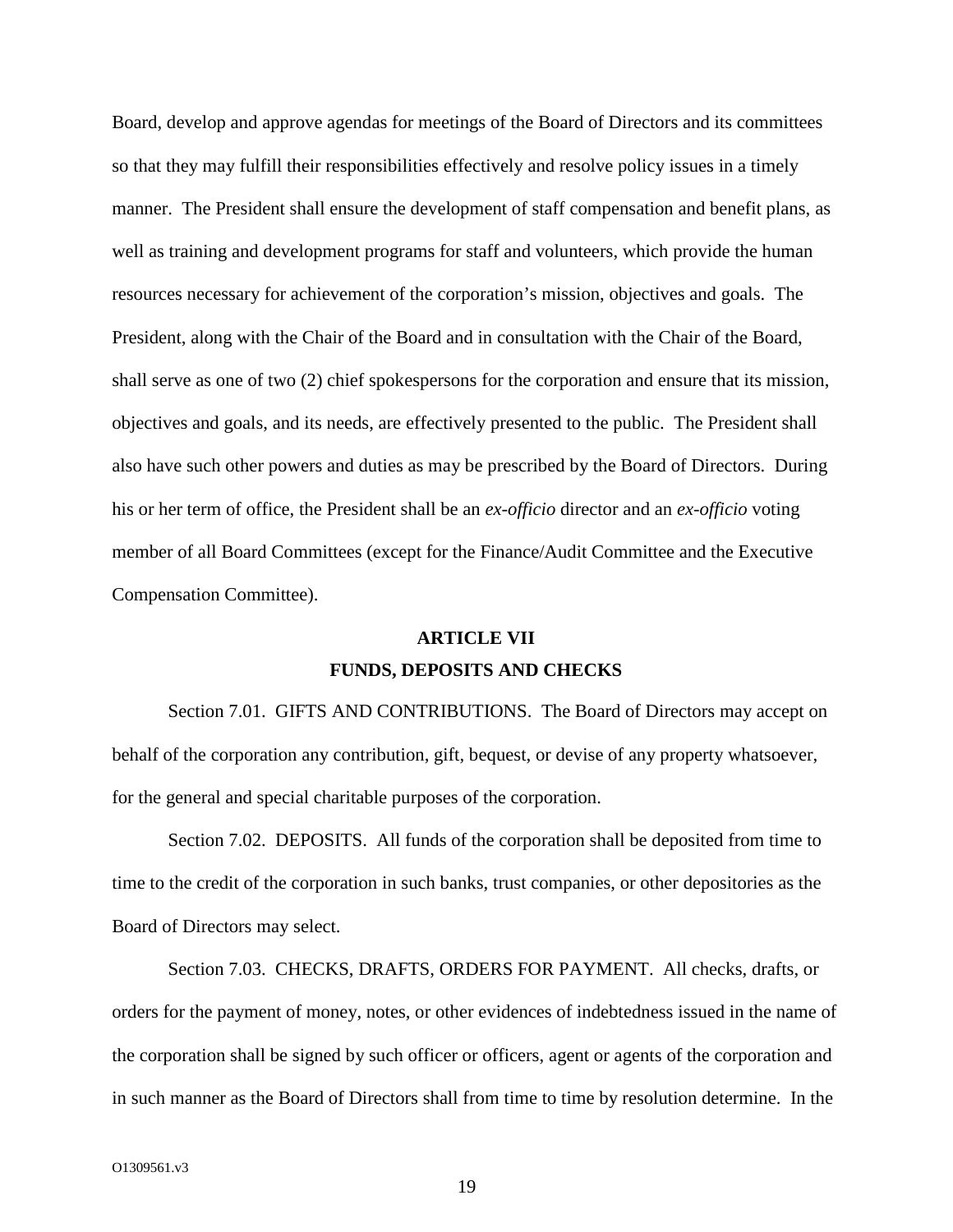absence of such determination, such instruments shall be signed by the President of the corporation.

### **ARTICLE VIII**

### **CORPORATE RECORDS**

The corporation shall keep the following as permanent records in written form or in another form capable of conversion into written form within a reasonable time:

(a) a copy of its Articles of Incorporation and its Bylaws and any amendments thereto currently in effect;

(b) minutes of all meetings of the Board of Directors and a record of all

actions taken by the Board of Directors without a meeting and a record of all actions taken by a committee of the Board of Directors having any of the authority of the Board of Directors;

- (c) a list of the names and addresses of its current directors and officers;
- (d) the corporation's most recent annual report; and
- (e) accurate accounting records.

# **ARTICLE IX INDEMNIFICATION**

The corporation shall indemnify any officer or director, or any former officer or director, to the full extent permitted under Section 617.0831 of the Florida Statutes.

# **ARTICLE X OTHER PROVISIONS**

Section 10.01. CORPORATE SEAL. A corporate seal shall not be required to be

attached to any instrument executed by or on behalf of the corporation unless required by law,

but if so required shall be such shape and have such words thereon as may be described by law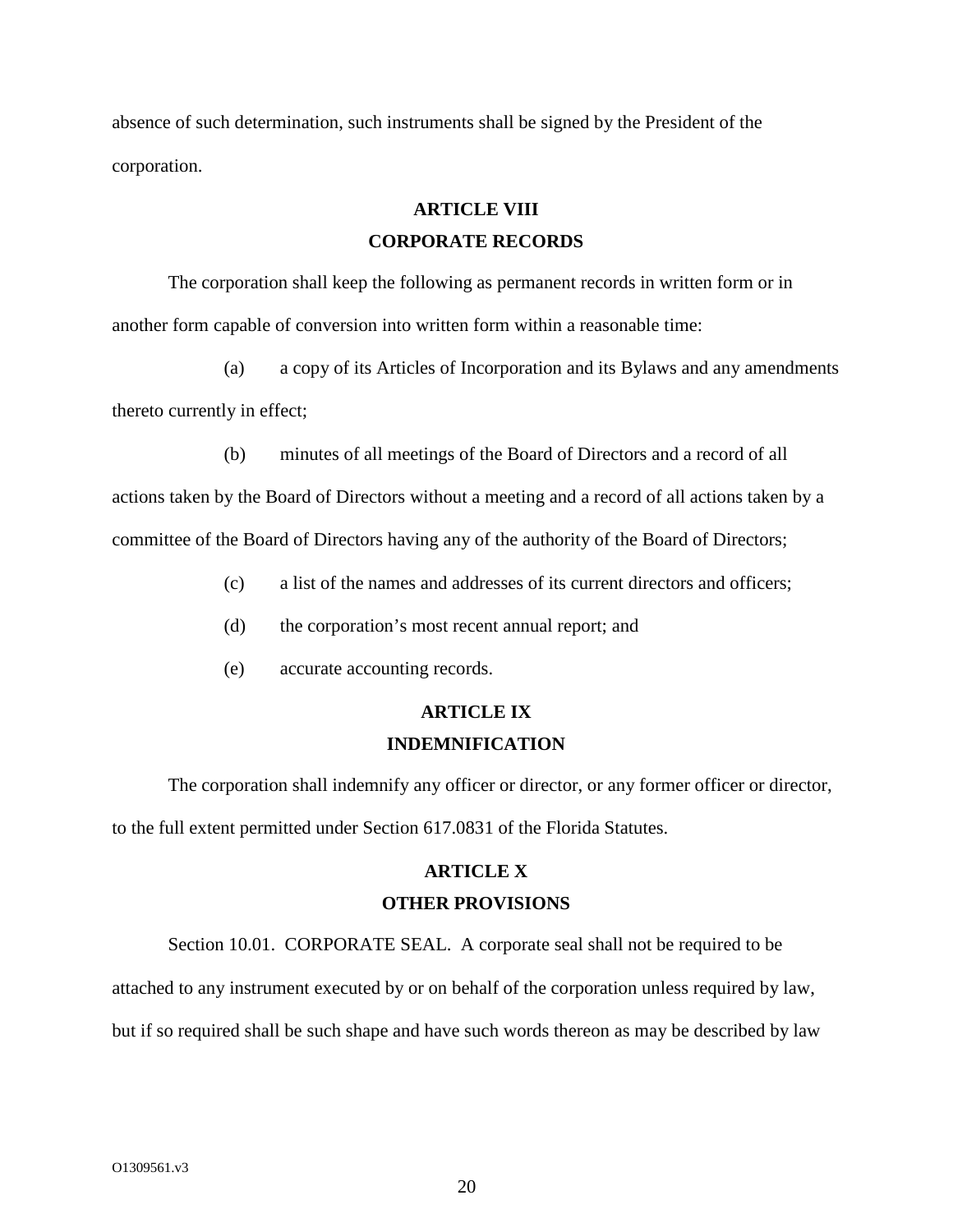or by the Board of Directors. The seal may be used by impressing it or reproducing a facsimile thereof, or otherwise.

Section 10.02. FISCAL YEAR. The fiscal year of the corporation shall be July 1 to June 30.

Section 10.03. RELATION TO ARTICLES OF INCORPORATION. These Bylaws shall be subject to, and governed by, the corporation's Articles of Incorporation.